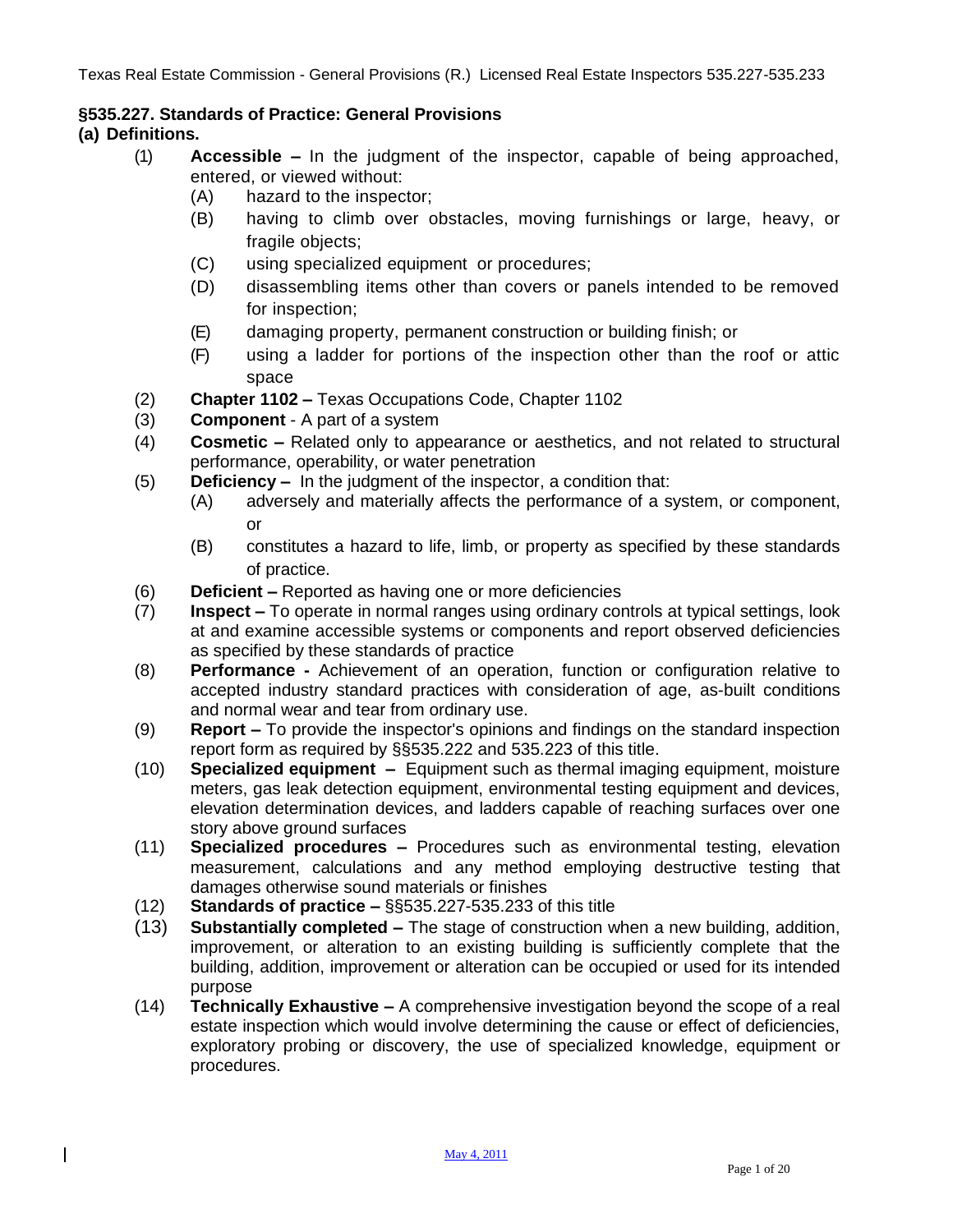## (b) **Scope.**

(1) These standards of practice define the minimum levels of inspection required for substantially completed residential improvements to real property up to four dwelling units. A real estate inspection is a non-technically exhaustive, limited visual survey and basic performance evaluation of the systems and components of a building using normal controls and does not require the use of specialized equipment or procedures. The purpose of the inspection is to provide the client with information regarding the general condition of the residence at the time of inspection. The inspector may provide a higher level of inspection performance than required by these standards of practice and may inspect parts, components, and systems in addition to those described by the standards of practice.

## (2) **General Requirements.** The inspector shall:

- (A) operate fixed or installed equipment and appliances listed herein in at least one mode with ordinary controls at typical settings;
- (B) visually inspect accessible systems or components from near proximity to the systems and components, and from the interior of the attic and crawl spaces; and
- (C) complete the standard inspection report form as required by §§535.222 and 535.223 of this title.
- (3) **General limitations.** The inspector is not required to:
	- (A) inspect:
		- $(i)$  items other than those listed within these standards of practice;
		- (ii) elevators;
		- (iii) detached buildings, decks, docks, fences, or waterfront structures or equipment;
		- (iv) anything buried, hidden, latent, or concealed;
		- (v) sub-surface drainage systems or
		- (vi) automated or programmable control systems, automatic shut-off, photoelectric sensors, timers, clocks, metering devices, signal lights, lightning arrestor system, remote controls, security or data distribution systems, or solar panels;
	- (B) report:
		- (i) past repairs that appear to be effective and workmanlike except as specifically required by these standards;
		- (ii) cosmetic or aesthetic conditions; or
		- (iii) wear and tear from ordinary use;
	- (C) determine:
		- (i) insurability, warrantability, suitability, adequacy, compatibility, capacity, reliability, marketability, operating costs, recalls, counterfeit products, product lawsuits, life expectancy, age, energy efficiency, vapor barriers, thermostatic performance, compliance with any code, listing, testing or protocol authority, utility sources, or manufacturer or regulatory requirements except as specifically required by these standards;
		- (ii) the presence or absence of pests, termites, or other wood-destroying insects or organisms;
		- (iii) the presence, absence, or risk of asbestos, lead-based paint, mold, mildew, corrosive gypsum board "Chinese Drywall" or any other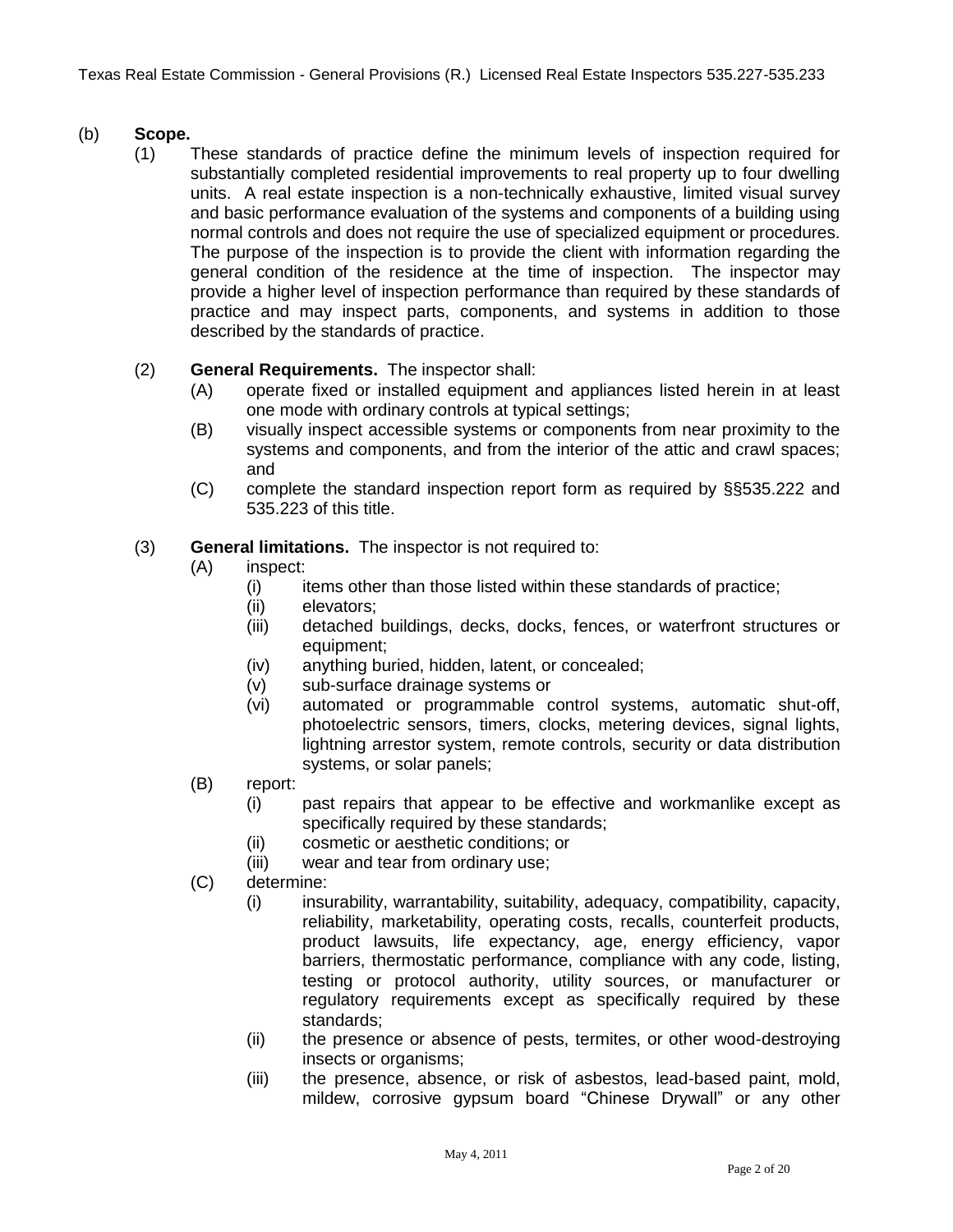environmental hazard, environmental pathogen, carcinogen, toxin, mycotoxin, pollutant, fungal presence or activity, or poison;

- (iv) types of wood or preservative treatment and fastener compatibility; or
- (v) the cause or source of a conditions;
- (D) anticipate future events or conditions, including but not limited to:
	- (i) decay, deterioration, or damage that may occur after the inspection;
	- (ii) deficiencies from abuse, misuse or lack of use,
	- (iii) changes in performance of any part, component, or system due to changes in use or occupancy;
	- (iv) the consequences of the inspection or its effects on current or future buyers and sellers;
	- (v) common household accidents, personal injury, or death;
	- (vi) the presence of water penetrations; or
	- (vii) future performance of any item;
- (E) operate shut-off, safety, stop, pressure or pressure-regulating valves or items requiring the use of codes, keys, combinations, or similar devices;
- (F) designate conditions as safe;
- (G) recommend or provide engineering, architectural, appraisal, mitigation, physical surveying, realty, or other specialist services;
- (H) review historical records, installation instructions, repair plans, cost estimates, disclosure documents, or other reports;
- (I) verify sizing, efficiency, or adequacy of the ground surface drainage system;
- (J) verify sizing, efficiency, or adequacy of the gutter and downspout system;
- (K) operate recirculation or sump pumps;
- (L) remedy conditions preventing inspection of any item;
- (M) apply open flame or light a pilot to operate any appliance;
- (N) turn on decommissioned equipment, systems or utility services; or
- (O) provide repair cost estimates, recommendations, or re-inspection services.
- (4) In the event of a conflict between specific provisions and general provisions in the standards of practice, specific provisions shall take precedence.

#### (5) **Departure.**

- (A) An inspector may depart from the standards of practice only if the requirements of subparagraph (B) are met, and:
	- (i) the inspector and client agree the item is not to be inspected;
	- (ii) the inspector is not qualified to inspect the item;
	- (iii) in the judgment of the inspector, conditions that prevent inspection of an item;
	- (iv) the item is a common element of a multi-family development and is not in physical contact with the unit being inspected, such as the foundation under another building or a part of the foundation under another unit in the same building;
	- (v) the inspector reasonably determines that conditions or materials are hazardous to the health or safety of the inspector; or
	- (vi) in the judgment of the inspector, the actions of the inspector may cause damage to the property.
- (B) If a part, component, or system required for inspection is not inspected, the inspector shall:
	- (i) advise the client at the earliest practical opportunity that the part, component, or system will not be inspected; and
	- (ii) make an appropriate notation on the inspection report form, elearly stating the reason the component or system was not inspected.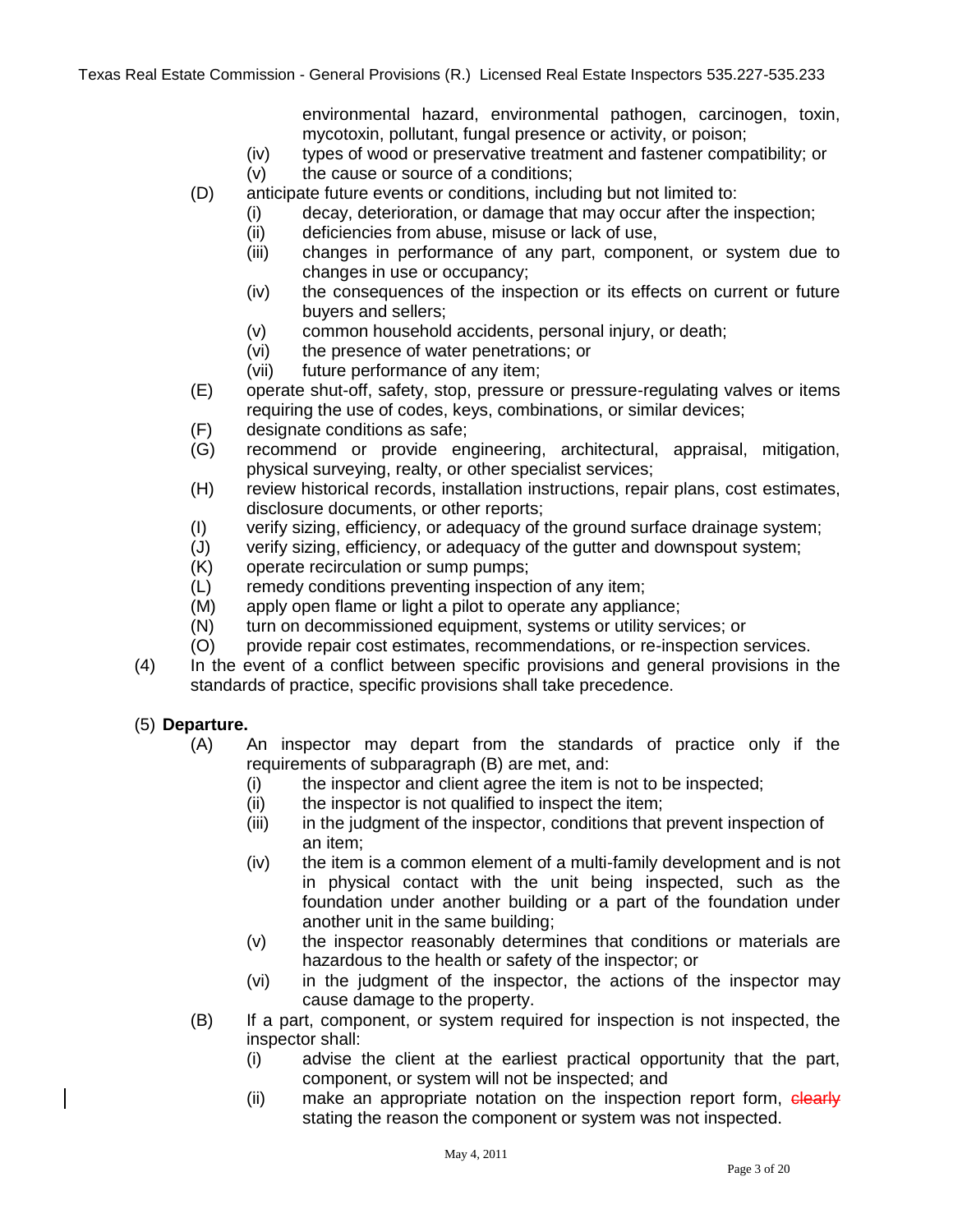- (C) If the inspector routinely departs from inspection of a system or component, the earliest practical opportunity for the notice required by this subsection is the first contact with the prospect and the inspector has reason to believe that the property being inspected has the system or component the inspector routinely does not inspect.
- (c) **Enforcement.** Failure to comply with the standards of practice is grounds for disciplinary action as prescribed by Chapter 1102.

## **§535.228. Standards of Practice: Minimum Inspection Requirements for Structural Systems**

## (a) **Foundations**. The inspector shall:

- 2) render a written opinion as to the performance of the foundation; and
- 3) report:
	- A) the type of foundations;
	- B) the vantage point from which the crawl space was inspected;
	- C) deteriorated materials;
	- D) deficiencies in foundation components such as; beams, joists, bridging, blocking, piers, posts, pilings, columns, sills or subfloor;
	- E) deficiencies in retaining walls related to foundation performance;
	- F) exposed or damaged reinforcement;
	- G) crawl space ventilation that is not performing; and
	- H) crawl space drainage that is not performing;
- 4) generally report present and visible indications used to render the opinion of adverse performance, such as:
	- A) binding, out-of-square, non-latching doors;
	- B) framing or frieze board separations;
	- C) sloping floors,
	- E) window, wall, floor, or ceiling cracks or separations; and
	- F) rotating, buckling, cracking, or deflecting masonry cladding;
- (b) **Specific limitations for foundations.** The inspector is not required to:
	- 1) enter a crawl space or any area where headroom is less than 18 inches or the access opening is less than 24 inches wide and 18 inches high;
	- 2) provide an exhaustive list of indicators of possible adverse performance; or
	- 3) inspect retaining walls not related to foundation performance.
- (c) **Grading and drainage.** The inspector shall inspect and report:
	- 1) drainage around the foundation that is not performing;
	- 2) deficiencies in grade levels around the foundation; and
	- 3) deficiencies in installed gutter and downspout systems.
- (d) **Specific limitations for grading and drainage.** The inspector is not required to:
	- 1) inspect flatwork or detention/retention ponds (except as related to slope and drainage);
	- 2) determine area hydrology or the presence of underground water; or
	- 3) determine the efficiency or performance of underground or surface drainage systems.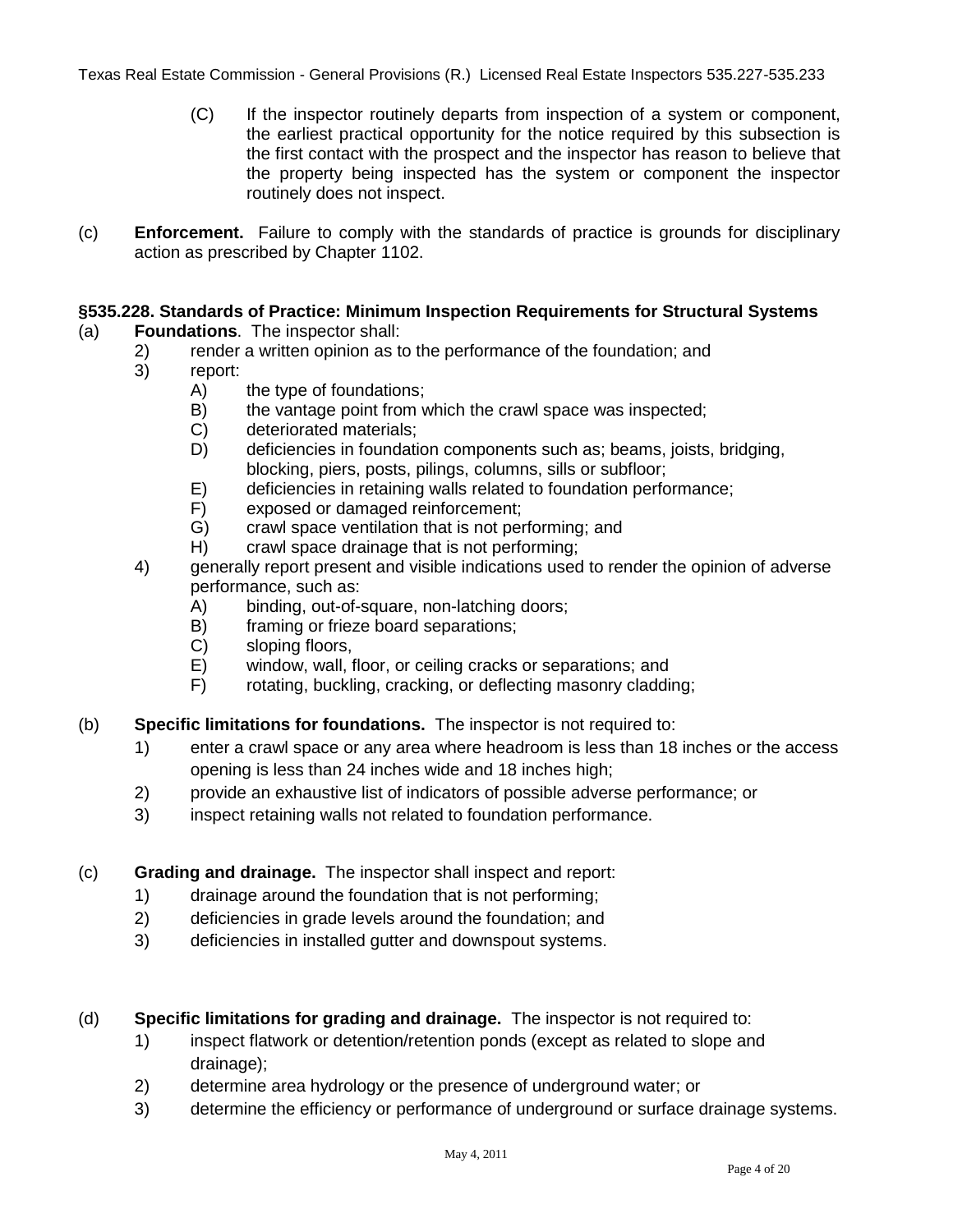- (e) **Roof covering materials.** The inspector shall inspect and report:
	- 1) type of roof coverings;
	- 2) vantage point from where the roof was inspected,
	- 3) evidence of water penetration;
	- 4) roof covering that is not performing for the slope of the roof; and
	- 5) deficiencies in:
		- A) fasteners;
		- B) roof covering materials;
		- C) flashing details;
		- D) skylights; and
		- E) other roof penetrations.

## (f) **Specific limitations for roof covering.** The inspector is not required to:

- 1) determine the remaining life expectancy of the roof covering;
- 2) inspect the roof from the roof level if, in the inspector's judgment, the inspector cannot safely reach or stay on the roof or significant damage to the roof covering materials may result from walking on the roof;
- 3) determine the number of layers of roof covering material;
- 4) identify latent hail damage; or
- 5) provide an exhaustive list of locations of water penetrations.

#### (g) **Roof structures and attics.** The inspector shall inspect and report:

- 1) the vantage point from which the attic space was inspected;
- 2) the presence of and approximate average depth of attic insulation;
- 3) evidence of water penetration;
- 4) attic space ventilation that is not performing;
- 5) deflections or depressions in the roof surface as related to adverse performance of the framing and decking;
- 6) missing insulation;
- 7) deficiencies in
	- A.) installed framing members and decking;
	- B.) attic access ladder and access opening; and
	- C.) attic ventilators.
- (h) **Specific limitations for roof structure and attic.** The inspector is not required to:
	- 1) enter attics or unfinished spaces where openings are less than 22 inches by 30 inches or headroom is less than 30 inches;
	- 2) operate powered ventilators; or
	- 3) provide an exhaustive list of locations of water penetrations.

#### (i) **Interior walls, ceilings, floors, and doors.** The inspector shall inspect and report:

- 1) evidence of water penetration;
- 2) deficiencies in the condition and performance of doors and hardware;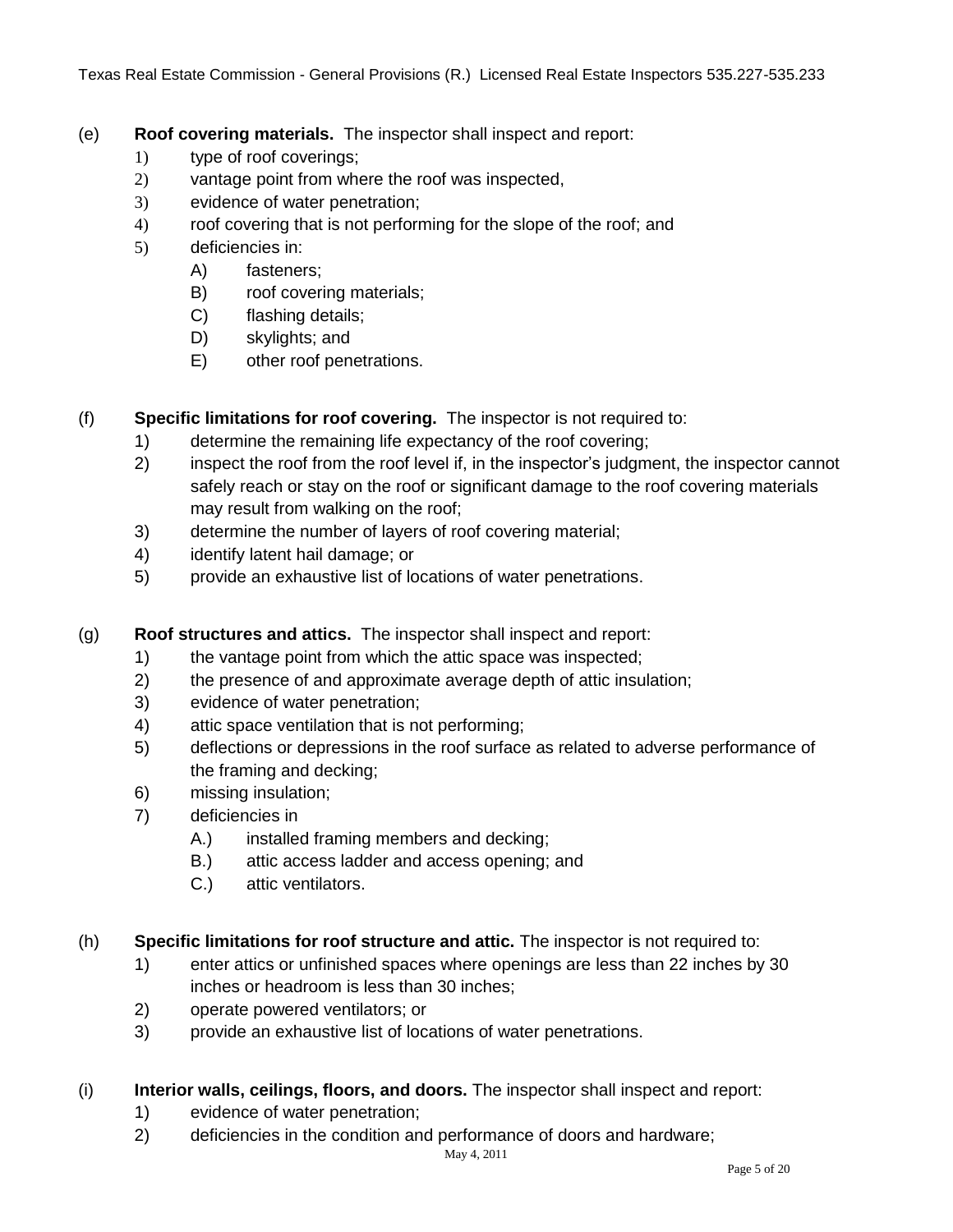- 3) deficiencies related to structural performance or water penetration; and
- 4) the absence of or deficiencies in fire separation between the garage and the living space and between the garage and its attic.
- (j) **Specific limitation for interior walls, doors, ceilings, and floors.** The inspector is not required to:
	- 1) report cosmetic damage or the condition of floor, wall, or ceiling coverings; paints, stains, or other surface coatings; cabinets; or countertops, or
	- 2) provide an exhaustive list of locations of water penetrations.
- (k) **Exterior walls, doors, and windows.** The inspector shall inspect and report:
	- 1) evidence of water penetration;
	- 2) the absence of functional emergency escape and rescue openings in all sleeping rooms;
	- 3) the absence of a solid wood door not less than 1-3/8 inches in thickness, a solid or honeycomb core steel door not less than 1-3/8 inches thick, or a 20-minute fire-rated door between the residence and an attached garage;
	- 4) missing or damaged screens;
	- 5) deficiencies related to structural performance or water penetration;
	- 6) deficiencies in:
		- A) weatherstripping, gaskets or other air barrier materials;
		- B) claddings;
		- C) water resistant materials and coatings;
		- D) flashing details and terminations;
		- E) the condition and performance of exterior doors, garage doors and hardware; and
		- F) the condition and performance of windows and components.
- (l) **Specific limitations for exterior walls, doors, and windows.** The inspector is not required to:
	- 1) report the condition of awnings, blinds, shutters, security devices, or other non structural systems;
	- 2) determine the cosmetic condition of paints, stains, or other surface coatings; or
	- 3) operate a lock if the key is not available.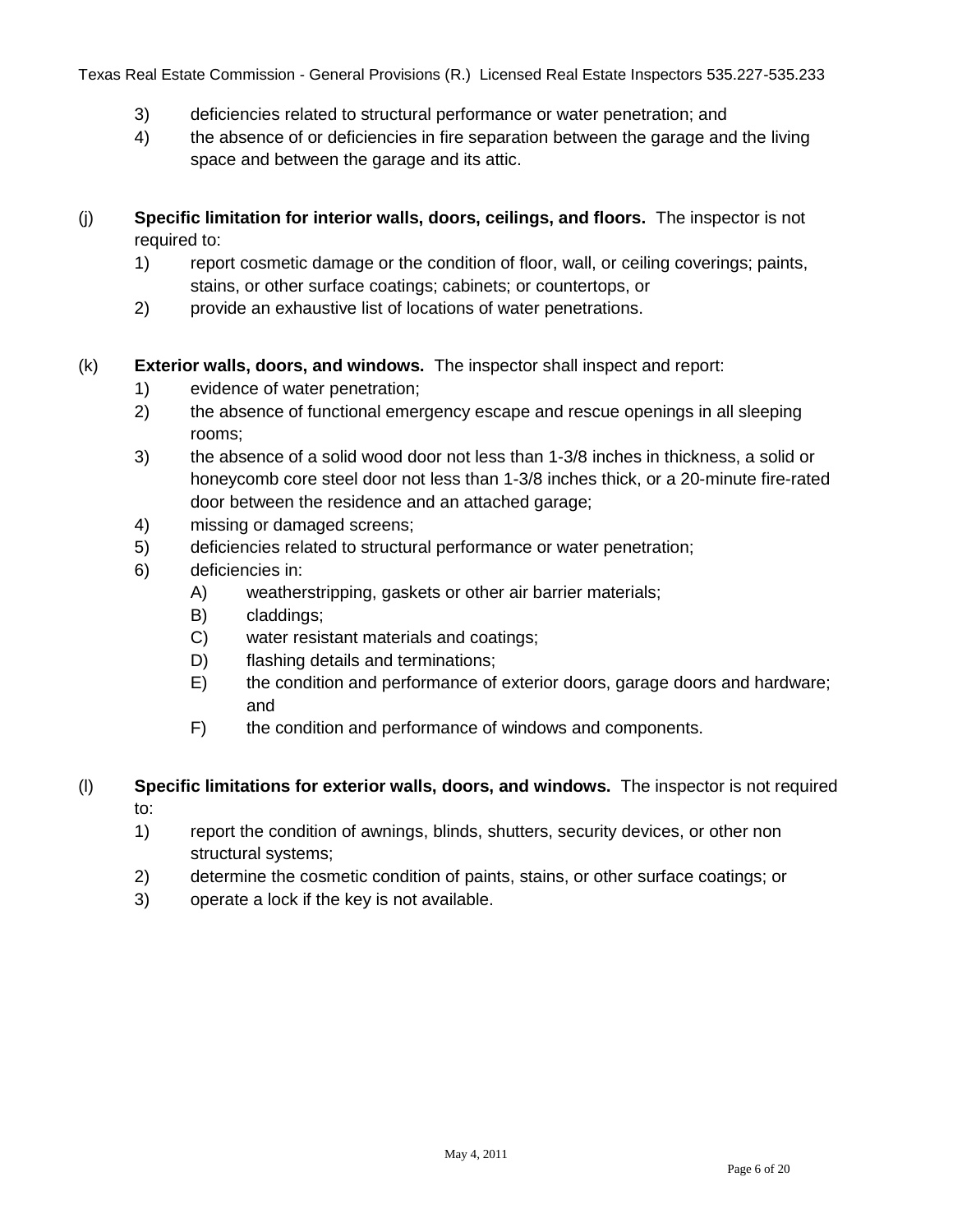- (m) **Exterior and interior glazing.** The inspector shall inspect and report:
	- 1) insulated windows that are obviously fogged or display other evidence of broken seals;
	- 2) deficiencies in glazing, weather stripping and glazing compound in windows and doors; and
	- 3) the absence of safety glass in hazardous locations.
- (n) **Specific limitation for exterior and interior glazing.** The inspector is not required to:
	- 1) exhaustively observe insulated windows for evidence of broken seals;
	- 2) exhaustively observe glazing for identifying labels; or
	- 3) identify specific locations of damage.
- (o) **Interior and exterior stairways.** The inspector shall inspect and report:
	- 1) spacing between intermediate balusters, spindles, or rails for steps, stairways, guards, and railings that permit passage of an object greater than 4 inches in diameter, except that on the open side of the staircase treads, spheres less than 4- 3/8 inches in diameter may pass through the guard rail balusters or spindles; and
	- 2) deficiencies in steps, stairways, landings, guardrails, and handrails.
- (p) **Specific limitation for stairways.** The inspector is not required to exhaustively measure every stairway component.
- (q) **Fireplaces and chimneys.** The inspector shall inspect and report:
	- 1) built-up creosote in accessible areas of the firebox and flue;
	- 2) the presence of combustible materials in near proximity to the firebox opening;
	- 3) the absence of fireblocking at the attic penetration of the chimney flue, where accessible;
	- 4) deficiencies in the:
		- A) damper;
		- B) lintel, hearth, hearth extension, and firebox;
		- C) gas valve and location;
		- D) circulating fan
		- E) combustion air vents; and
		- F) chimney structure, termination, coping, crown, caps, and spark arrestor.

#### (r) **Specific limitations for fireplaces and chimneys.** The inspector is not required to:

- 1) verify the integrity of the flue;
- 2) perform a chimney smoke test; or
- 3) determine the adequacy of the draft.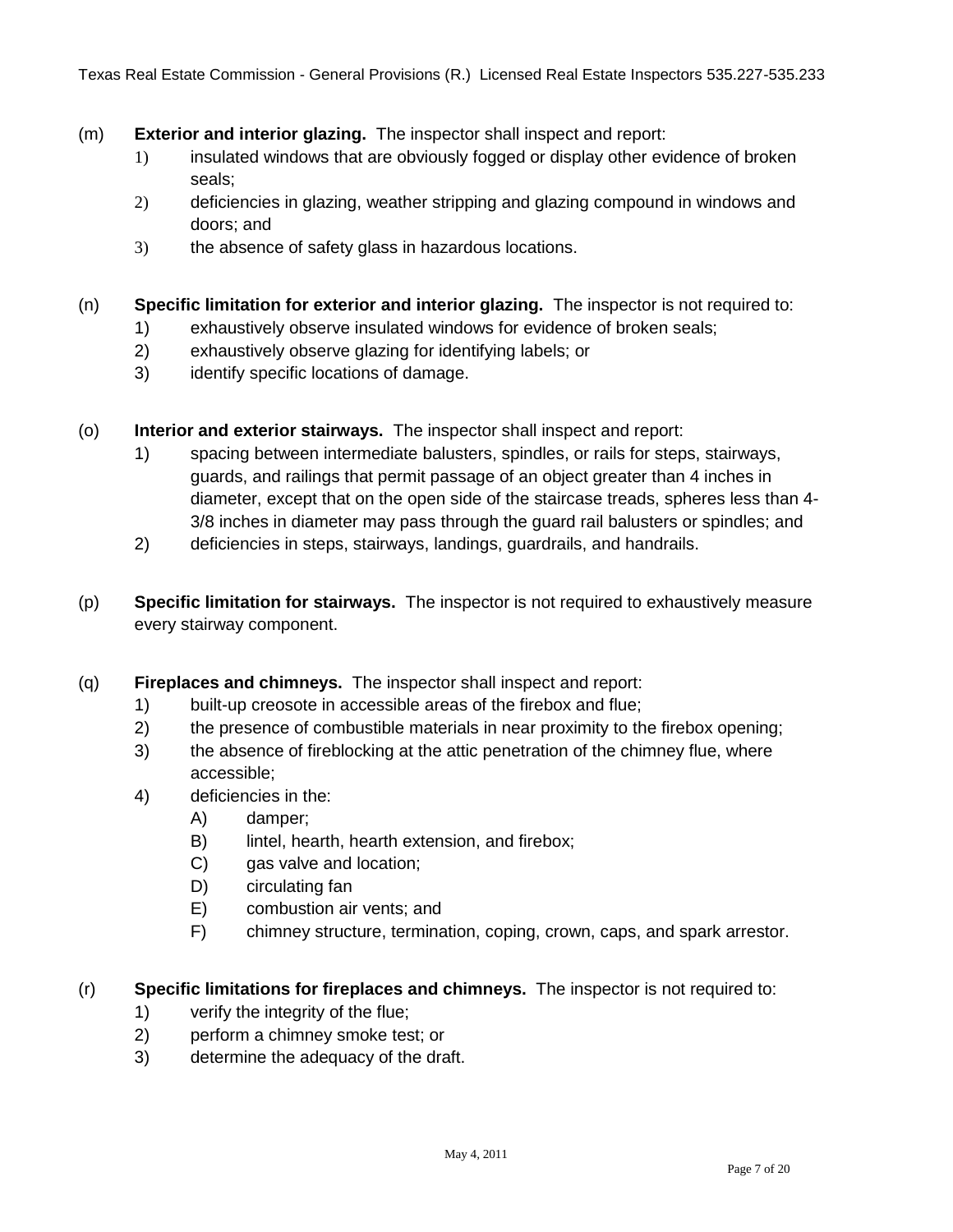### (s) **Porches, Balconies, Decks, and Carports.** The inspector shall:

- 1) inspect;
	- A) attached balconies, carports, and porches;
	- B) abutting porches, decks, and balconies that are used for ingress and egress; and
- 2) report:
	- A) on decks 30 inches or higher above the adjacent grade, spacings between intermediate balusters, spindles, or rails that permit passage of an object greater than four inches in diameter;
	- B) deficiencies in accessible components, and
	- C) deficiencies in guardrails and handrails.
- (t) **Specific limitation for porches, balconies, decks, and carports.** The inspector is not required to:
	- 1) exhaustively measure the porch, balcony, deck, or attached carport components; or
	- 2) enter any area where headroom is less than 18 inches or the access opening is less than 24 inches wide and 18 inches high.
- §535.229. Standards of Practice: Minimum Inspection Requirements for Electrical Systems
- (a) **Service entrance and panels.** The inspector shall inspect and report:
	- 1) a drop, weatherhead or mast that is not securely fastened to the building;
	- 2) absence of or deficiencies in the grounding electrode system,
	- 3) missing or damaged dead fronts or covers plates
	- 4) conductors not protected from the edges of electrical cabinets, gutters, or cutout boxes;
	- 5) electrical cabinets and panel boards not appropriate for their location; such as a clothes closet, bathrooms or where they are exposed to physical damage;
	- 6) deficiencies in
		- (A) electrical cabinets, gutters, cutout boxes, and panel boards
		- (B) the insulation of the service entrance conductors, drip loop, separation of conductors at weatherheads, and clearances;
		- (C) the compatibility of overcurrent devices and conductors;
		- (D) the overcurrent device and circuit for labeled and listed 240 volt appliances;
		- (E) bonding and grounding
		- (F) clearance and accessibility of electrical cabinets and panel boards
		- (G) conductors
		- (H) the operation of installed ground-fault or arc-fault circuit interrupter devices.
	- 7) the absence of
		- (I) trip ties on 240 volt overcurrent devices;
		- (J) appropriate connections,
		- (K) anti-oxidants on aluminum conductor terminations;
		- (L) a main disconnecting means;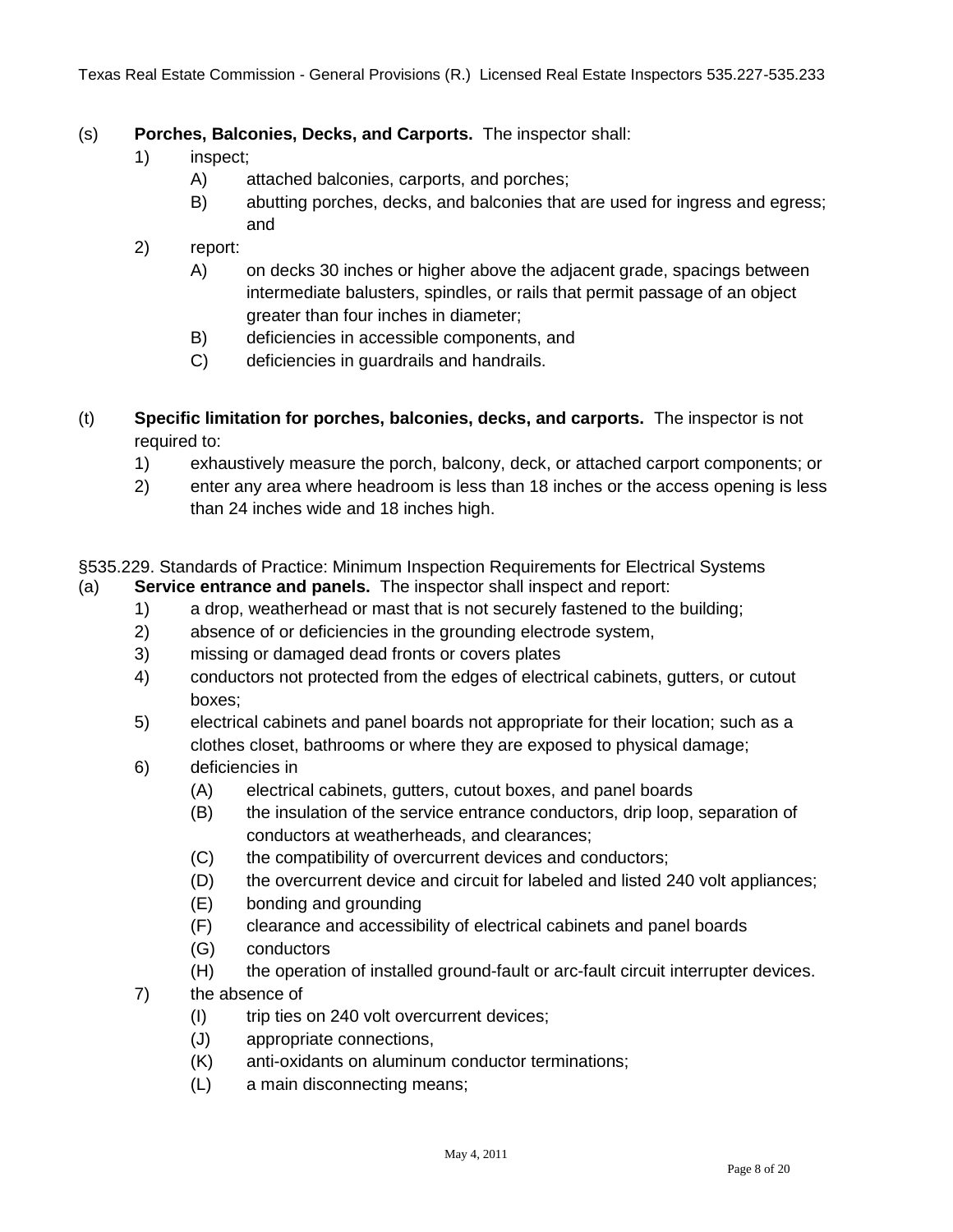- (b) **Specific limitations for service entrance and panels.** The inspector is not required to:
	- 1) determine present or future sufficiency of service capacity amperage, voltage, or the capacity of the electrical system;
	- 2) test arc-fault circuit interrupter devices when the property is occupied or damage to personal property may result, in the inspector's judgment;
	- 3) conduct voltage drop calculations;
	- 4) determine the accuracy of overcurrent device labeling;
	- 5) remove covers where hazardous as judged by the inspector;
	- 6) verify the effectiveness of overcurrent devices; or
	- 7) operate overcurrent devices.
- (c) **Branch circuits, connected devices, and fixtures.** The inspector shall inspect and:
	- 1) manually test the accessible smoke alarms and carbon monoxide alarms; and
	- 2) report
		- A) the type of branch circuit conductors;
		- B) the absence of ground-fault circuit interrupter protection in all:
			- (i) bathroom receptacles;
			- (ii) garage receptacles;
			- (iii) outdoor receptacles;
			- (iv) crawl space receptacles;
			- (v) unfinished basement receptacles;
			- (vi) kitchen countertop receptacles; and
			- (vii) laundry, utility, and wet bar sink receptacles located within 6 feet of the outside edge of a laundry, utility, or wet bar sink; and
		- C) the failure of operation of ground-fault circuit interrupter protection devices;
		- D) missing or damaged receptacle, switch or junction box covers,
		- E) the absence of
			- (i) equipment disconnects;
			- (ii) appropriate connections, such as copper/aluminum approved devices, if branch circuit aluminum conductors are discovered in the main or sub-panel based on a random sampling of accessible receptacles and switches;
		- (G) deficiencies in
			- (i) receptacles
			- (ii) switches
			- (iii) bonding or grounding
			- (iv) wiring, wiring terminations, junction boxes, devices, and fixtures, including improper location;
			- (v) doorbell and chime components
			- (vi) smoke alarms and carbon monoxide alarms that are not connected to a central alarm system; and
		- (H) improper use of extension cords;
		- (I) deficiencies in or absences of conduit, where applicable;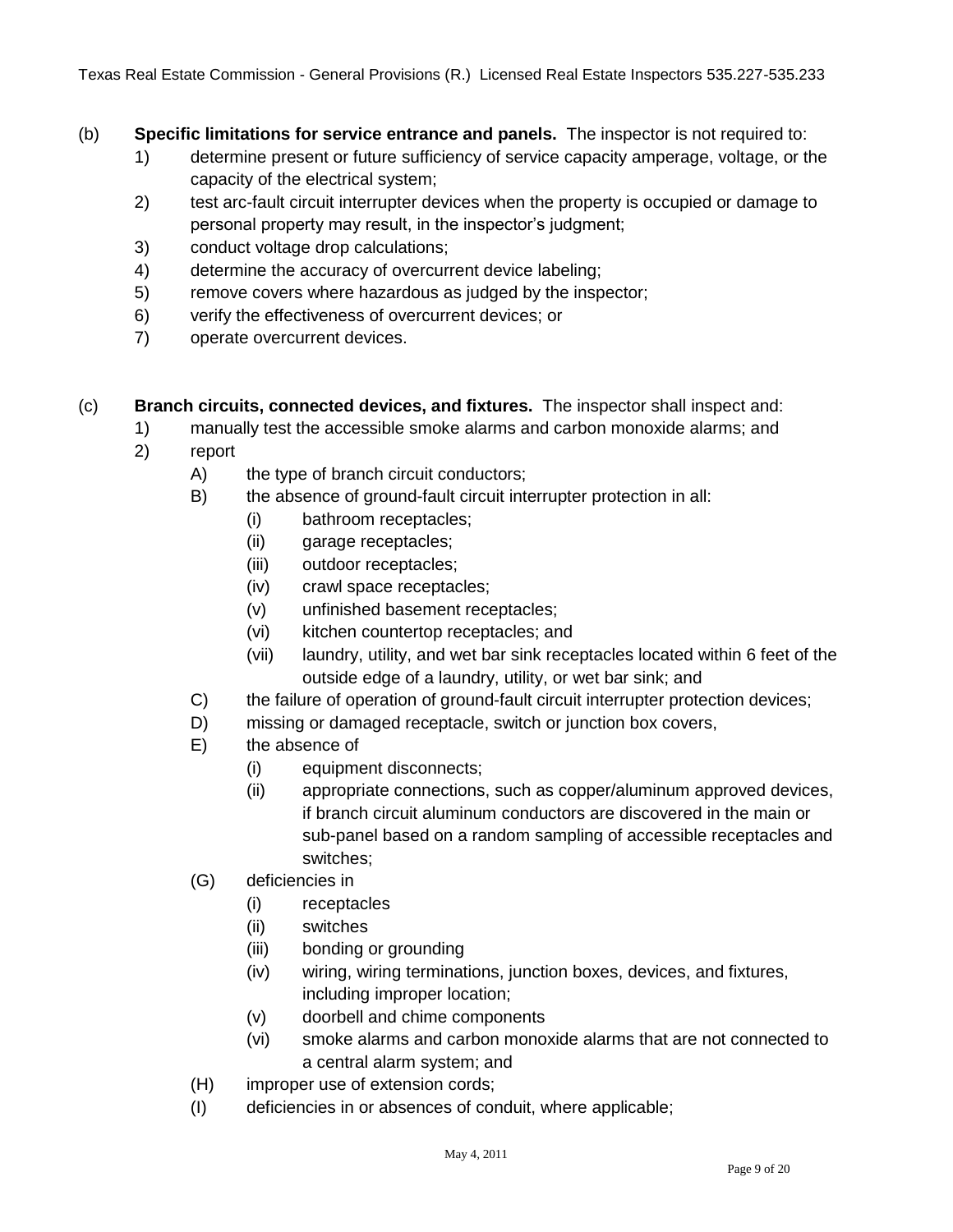- (J) the absence of smoke alarms:
	- (i) in each sleeping room;
	- (ii) outside each separate sleeping area in the immediate vicinity of the sleeping rooms; and
	- (iii) in the living space of each story of the dwelling,
- (K) in dwellings with fuel-fired appliances or attached garages; the absence of carbon monoxide alarms.

## (d) **Specific limitations for branch circuits, connected devices, and fixtures.** The inspector is not required to:

- 1) inspect low voltage wiring;
- 2) disassemble mechanical appliances;
- 3) verify the effectiveness of smoke and carbon monoxide alarms;
- 4) verify interconnectivity of smoke alarms
- 5) activate smoke or carbon monoxide alarms that are or may be monitored or require the use of codes;
- 6) verify that smoke alarms or carbon monoxide are suitable for the hearing-impaired.
- 7) remove the covers of junction, fixture, receptacle or switch boxes unless specifically required by this standards.

§535.230. Standards of Practice: Minimum Inspection Requirements for Heating, Ventilation, and Air Conditioning Systems

- (a) **Heating equipment.** The inspector shall inspect and report:
	- 1) the type of heating systems;
	- 2) the energy sources;
	- 3) inoperative units;
	- 4) deficiencies in the thermostats, controls and operating components of the system;
	- 5) inappropriate location;
	- 6) the lack of protection from physical damage;
	- 7) burners, burner ignition devices or heating elements, switches, and thermostats that are not a minimum of 18 inches above the lowest garage floor elevation, unless the unit is listed for garage floor installation;
	- 8) the absence of an opening that would allow access for equipment for inspection, service, repair or replacement without removing permanent construction or building finish;
	- 9) when applicable; a floored passageway and service platform that would allow access for equipment inspection, service, repair or replacement
	- 10) deficiencies in mounting and performance of window and wall units; and
	- 11) in electric units, deficiencies in:
		- (A) performance of heating elements; and
		- (B) condition of conductors; and
	- 12) in gas units:
		- A) gas leaks;
		- B) flame impingement, uplifting flame, improper flame color, or excessive scale buildup;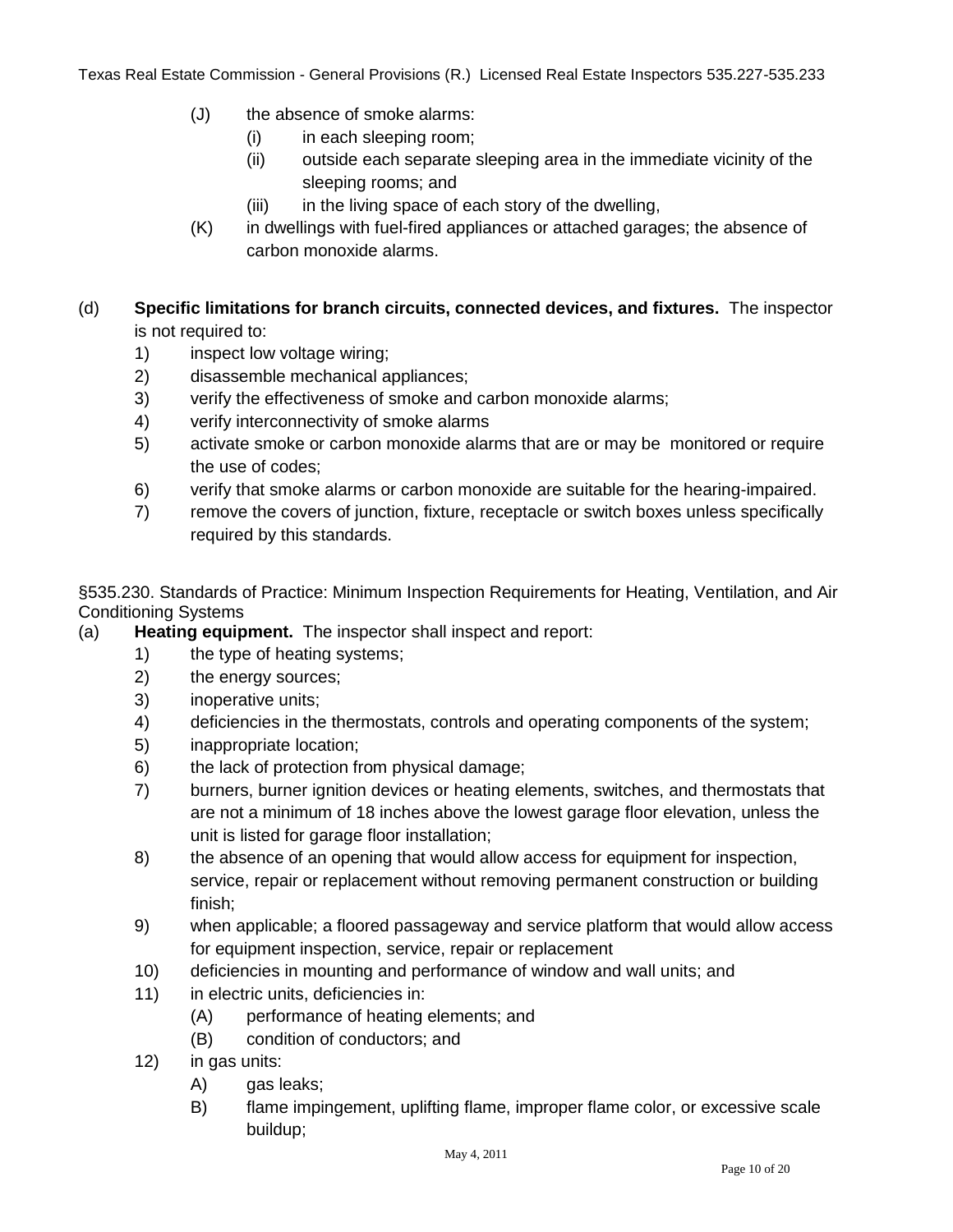- C) the absence of a gas shut-off valve within six feet of the appliance;
- D) the absence of a gas appliance connector or one that exceeds six feet in length,
- E) gas appliance connectors that are concealed within or extended through walls, floors, partitions, ceilings or appliance housings and
- F) deficiencies in:
	- (i) combustion, and dilution air;
	- (ii) gas shut-off valves;
	- (iii) access to a gas shutoff valves that prohibits full operation;
	- (iv) gas appliance connector materials ; and
	- (v) the vent pipe, draft hood, draft, proximity to combustibles, and vent termination point and clearances.

## (b) **Cooling equipment other than evaporative coolers.** The inspector shall inspect and report:

- 1) the type of systems;
- 2) inoperative units;
- 3) inadequate cooling as demonstrated by its performance in the judgment of the inspector;
- 4) the absence of an opening that would allow access for equipment for inspection, service, repair or replacement without removing permanent construction or building finish;
- 5) when applicable; a floored passageway and service platform that would allow access for equipment inspection, service, repair or replacement
- 6) noticeable vibration of ; blowers or fans
- 7) water in the auxiliary/secondary drain pan;
- 8) a primary drain pipe that discharges in a sewer vent;
- 9) missing or deficient refrigerant pipe insulation;
- 10) dirty coils, where accessible;
- 11) condensing units lacking adequate clearances or air circulation or that has deficiencies in the fins, location, levelness, or elevation above grade surfaces;
- 12) deficiencies in
	- (A) the condensate drain and auxiliary/secondary pan and drain system;
	- (B) mounting and performance of window or wall units; and
	- (C) thermostats.
- (c) **Evaporative coolers.** The inspector shall inspect and report:
	- 1) type of systems (one- or two-speed);
	- 2) the type of water supply line;
	- 3) inoperative units;
	- 4) inadequate access and clearances;
	- 5) deficiencies in performance or mounting;
	- 6) missing or damaged components;
	- 7) the presence of active water leaks, and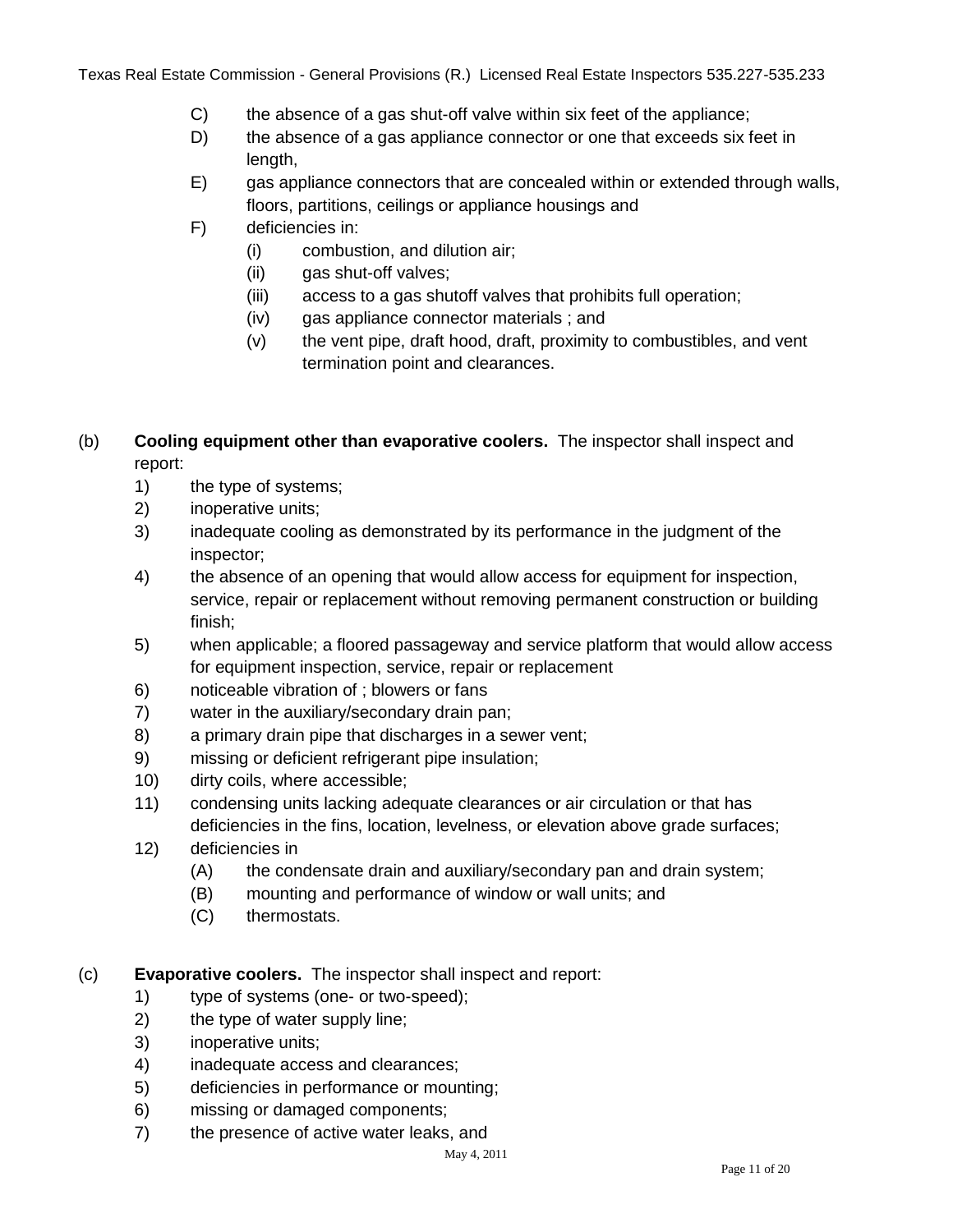- 8) the absence of backflow prevention
- (d) **Duct systems, chases, and vents.** The inspector shall inspect and report:
	- 1) damaged duct systems or improper material,
	- 2) damaged or missing duct insulation,
	- 3) the absence of air flow at accessible supply registers;
	- 4) the presence of gas piping and sewer vents concealed in ducts, plenums and chases
	- 5) ducts or plenums in contact with earth and
	- 6) deficiencies in:
		- A) filters;
		- B) grills or registers; and
		- C) the location of return air openings
- (e) **Specific limitations for the heating equipment, cooling equipment, duct system, chases, and vents.** The inspector is not required to:
	- 1) program digital thermostats or controls;
	- 2) inspect:
		- A) for pressure of the system refrigerant, type of refrigerant, or refrigerant leaks;
		- B) winterized or decommissioned equipment ; or
		- C) duct fans, humidifiers, dehumidifiers, air purifiers, motorized dampers, electronic air filters, multi-stage controllers, sequencers, heat reclaimers, wood burning stoves, boilers, oil-fired units, supplemental heating appliances, de-icing provisions, or reversing valves;
	- 3) operate:
		- A) setback features on thermostats or controls;
		- B) cooling equipment when the outdoor temperature is less than 60 degrees Fahrenheit;
		- C) radiant heaters, steam heat systems, or unvented gas-fired heating appliances; or
		- D) heat pumps when the outdoor temperature is above 70 degrees.
	- 4) verify:
- A) compatibility of components;
- B) tonnage match of indoor coils and outside coils or condensing units.
- C) the accuracy of thermostats; or
- D) the integrity of the heat exchanger; or
- 5) determine:
	- A) sizing, efficiency, or adequacy of the system;
	- B) balanced air flow of the conditioned air to the various parts of the building; or
	- C) types of materials contained in insulation.

§535.231. Standards of Practice: Minimum Inspection Requirements for Plumbing Systems **(a) Plumbing systems.** The inspector shall inspect and report: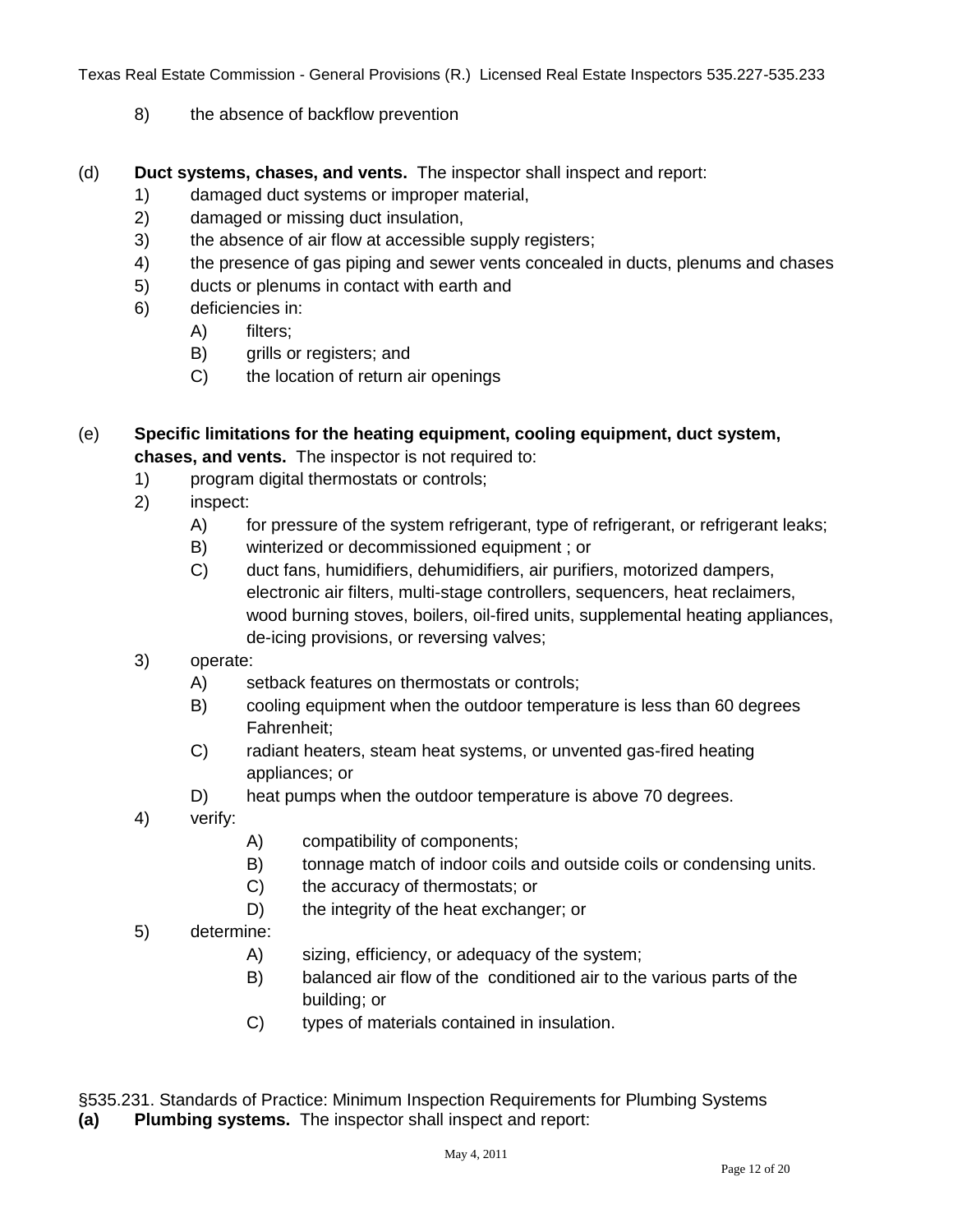- 1) location of water meter;
- 2) location of homeowners main water supply shutoff valve;
- 3) the presence of active leaks;
- 4) the absence of
	- A) fixture shut-off valves;
	- B) dielectric unions, when applicable;
	- C) back-flow devices, anti-siphon devices, or air gaps at the flow end of fixtures;
- 5) deficiencies in:
	- A) water supply pipes and waste pipes;
	- B) the installation and termination of the vent system;
	- C) the performance of fixtures and faucets not connected to an appliance;
	- D) water supply, as determined by viewing functional flow in two fixtures operated simultaneously;
	- E) fixture drain performance;
	- F) orientation of hot and cold faucets;
	- G) installed mechanical drain stops;
	- H) commodes, fixtures, showers, tubs, and enclosures; and
	- I) the condition of the gas distribution system.

**(b) Specific limitations for plumbing systems.** The inspector is not required to:

- 1) operate any main, branch, or shut-off valves;
- 2) operate or inspect sump pumps or waste ejector pumps;
- 3) verify the performance of:
	- A) the bathtub overflow;
	- B) clothes washing machine drains or hose bibbs; or
	- C) floor drains
- 4) inspect:
	- A) any system that has been winterized, shut down or otherwise secured;
	- B) circulating pumps, free-standing appliances, solar water heating systems, water-conditioning equipment, filter systems, water mains, private water supply systems, water wells, pressure tanks, sprinkler systems, swimming pools, or fire sprinkler systems;
	- C) inaccessible gas supply system components for leaks;
	- D) for sewer clean-outs; or
	- E) for the presence or performance of private sewage disposal systems;
- 5) determine:
	- A) quality, potability, or volume of the water supply; or
	- B) effectiveness of backflow or anti-siphon devices;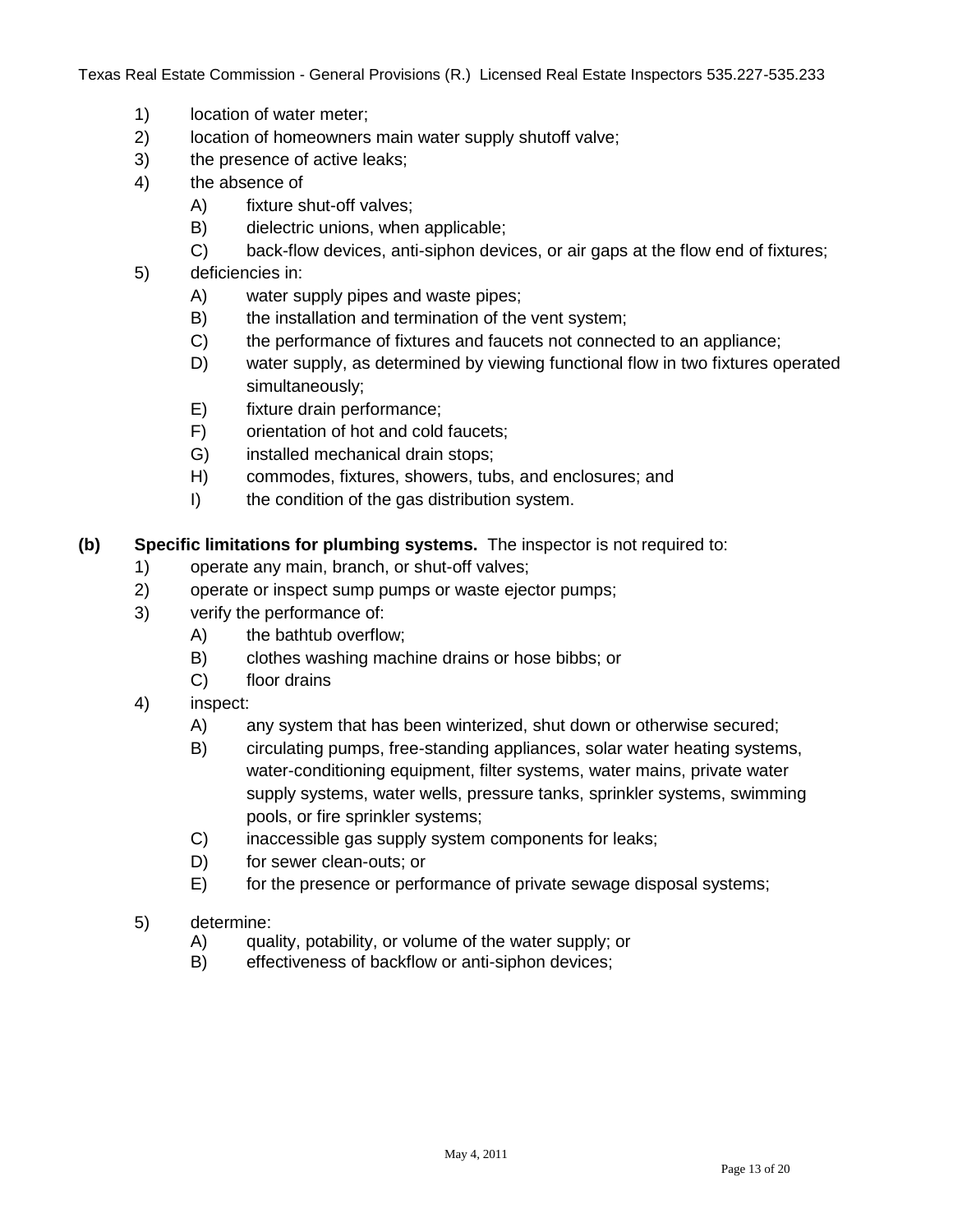- **(c) Water heaters.** The inspector shall inspect and report:
	- 1) the energy source;
	- 2) the capacity of the units;
	- 3) inoperative units;
	- 4) leaking or corroded fittings or tanks;
	- 5) damaged or missing components ;
	- 6) the absence of a cold water shut-off valve;
	- 7) if applicable, the absence of a pan or a pan drain system that does not terminate over a waste receptor or to the exterior of the building above the ground surface;
	- 8) inappropriate locations;
	- 9) the lack of protection from physical damage;
	- 10) burners, burner ignition devices or heating elements, switches, or thermostats that are not a minimum of 18 inches above the lowest garage floor elevation, unless the unit is listed for garage floor installation;
	- 11) the absence of an opening that would allow access for equipment for inspection, service, repair or replacement without removing permanent construction or building finish;
	- 12) when applicable; a floored passageway and service platform that would allow access for equipment inspection, service, repair or replacement
	- 13) the absence of or deficiencies in the temperature and pressure relief valve and discharge piping
	- 14) in electric units, deficiencies in:
		- A) performance of heating elements; and
		- B) condition of conductors; and
	- 15) in gas units:
		- A) gas leaks;
		- B) flame impingement, uplifting flame, improper flame color, or excessive scale build-up;
		- C) the absence of a gas shut-off valve within six feet of the appliance;
		- D) the absence of a gas appliance connector or one that exceeds six feet in length,
		- E) gas appliance connectors that are concealed within or extended through walls, floors, partitions, ceilings or appliance housings and
		- F) deficiencies in:
			- (i) combustion and dilution air;
			- (ii) gas shut-off valves;
			- (iii) access to a gas shutoff valves that prohibit full operation ;
			- (iv) gas appliance connector materials; and
			- (v) vent pipe, draft hood, draft, proximity to combustibles, and vent termination point and clearances.

# **(d) Specific limitations for water heaters.** The inspector is not required to:

- 1) verify the effectiveness of the temperature and pressure relief valve, discharge piping, or pan drain pipes;
- 2) operate the temperature and pressure relief valve if the operation of the valve may, in the inspector's judgment, cause damage to persons or property; or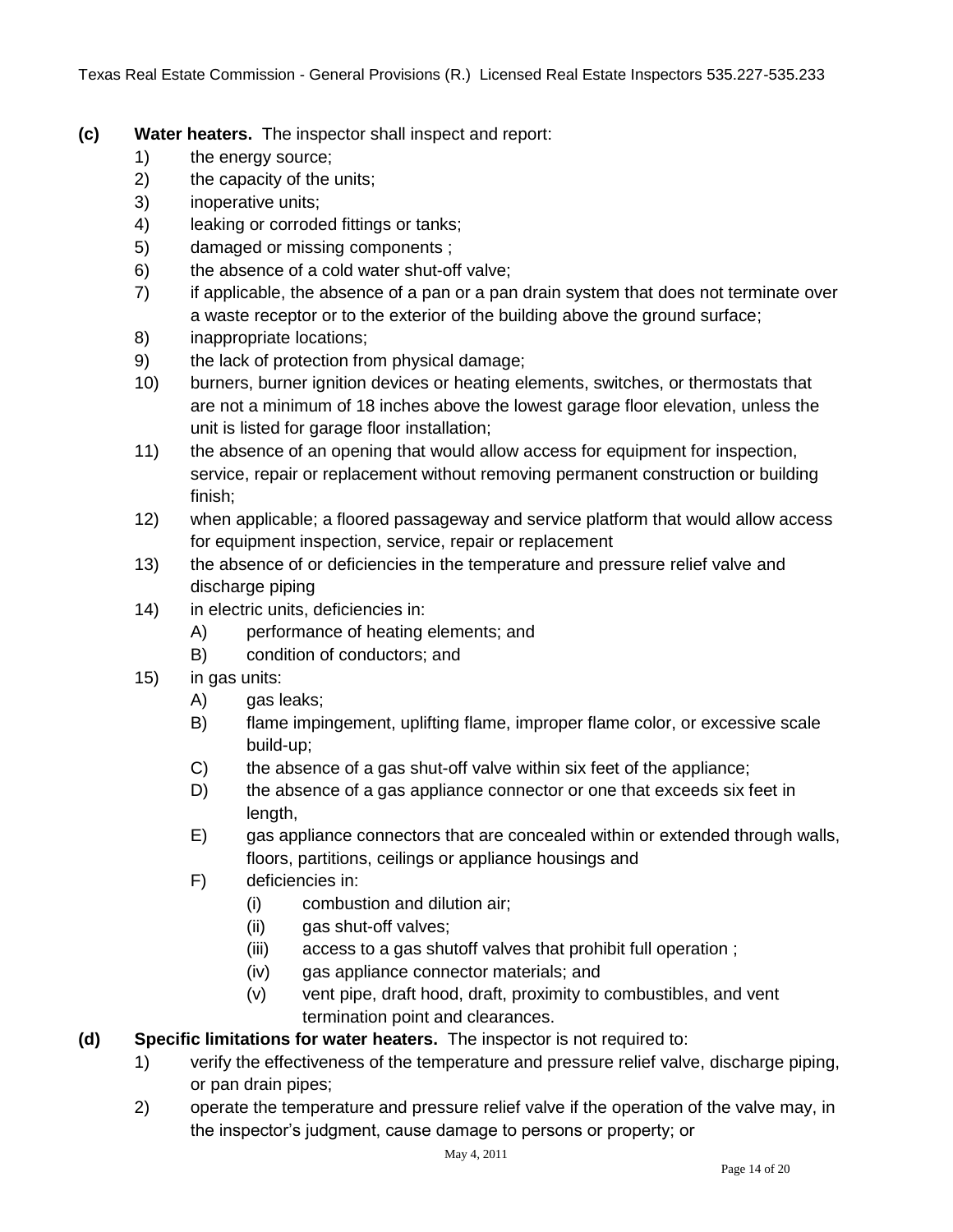- 3) determine the efficiency or adequacy of the unit.
- **(e) Hydro-massage therapy equipment.** The inspector shall inspect and report:
	- 1) inoperative units;
	- 2) the presence of active leaks;
	- 3) deficiencies in components and performance;
	- 4) missing and damaged components;
	- 5) the absence of an opening that would allow access for equipment for inspection, service, repair or replacement without removing permanent construction or building finish; and
	- 6) the absence or failure of operation of ground-fault circuit interrupter protection devices; and
- **(f) Specific limitation for hydro-massage therapy equipment.** The inspector is not required to determine the adequacy of self-draining features of circulation systems.
- §535.232. Standards of Practice: Minimum Inspection Requirements for Appliances
- **(a) Dishwashers.** The inspector shall inspect and report:
	- 1) inoperative units;
	- 2) deficiencies in performance or mounting;
	- 3) missing or damaged components;
	- 4) rusted components;
	- 5) the presence of active water leaks; and
	- 6) the absence of backflow prevention;
- (b) **Food waste disposers.** The inspector shall inspect and report:
	- 1) inoperative units;
	- 2) deficiencies in performance or mounting;
	- 3) missing or damaged components; and
	- 4) the presence of active water leaks

(c) **Range hoods and exhaust systems.** The inspector shall inspect and report:

- 1) inoperative units;
- 2) deficiencies in performance or mounting;
- 3) missing or damaged components;
- 4) ducts that do not terminate outside the building, if the unit is not of a re-circulating type or configuration; and
- 5) improper duct material;
- (d) **Electric or gas ranges, cooktops, and ovens.** The inspector shall inspect and report:
	- 1) inoperative units;
	- 2) missing or damaged components;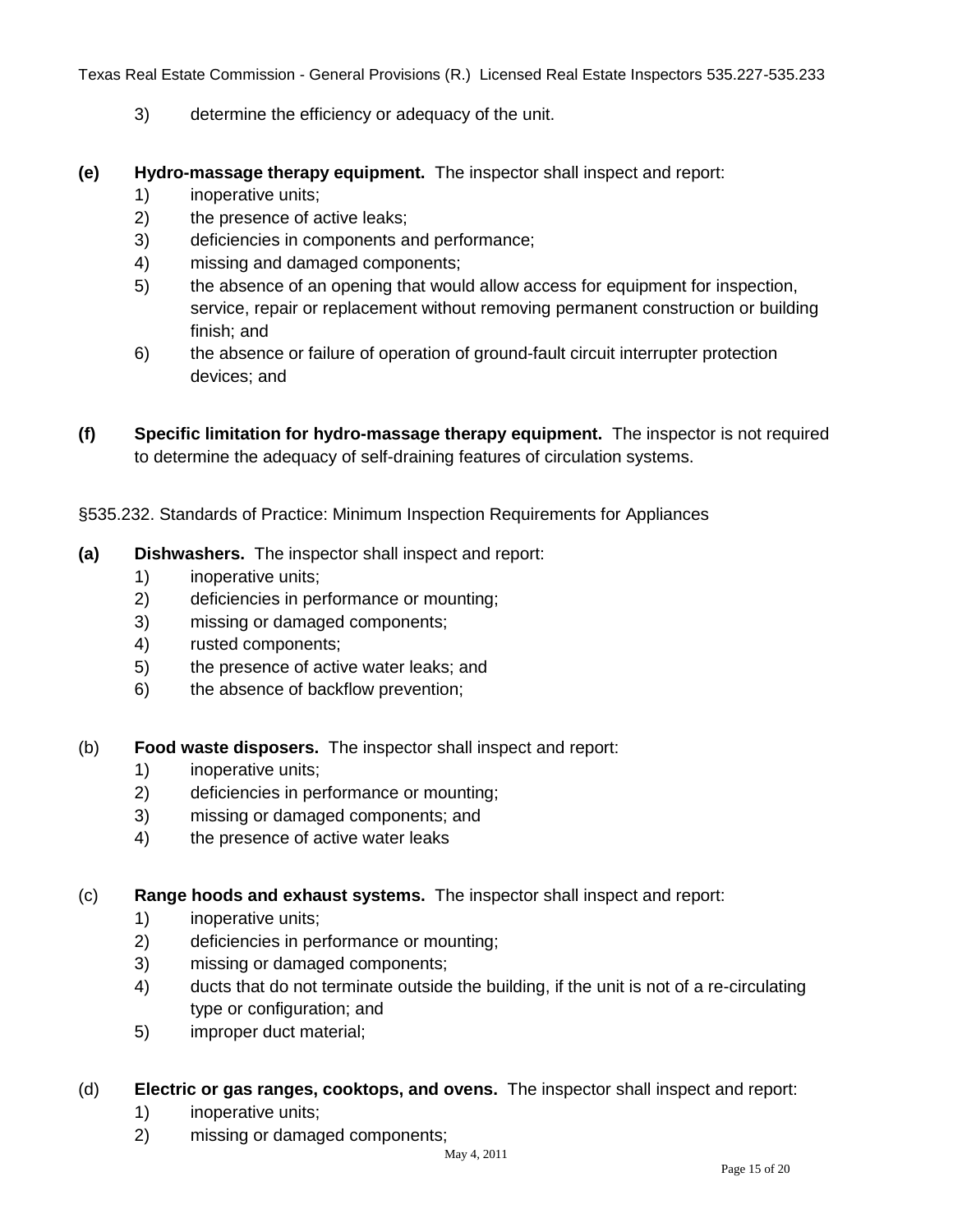- 3) combustible material within thirty inches above the cooking top;
- 4) absence of an anti-tip device;
- 5) gas leaks;
- 6) the absence of a gas shutoff valve within six feet of the appliance;
- 7) the absence of a gas appliance connector or one that exceeds six feet in length;
- 8) gas appliance connectors that are concealed within or extended through walls, floors, partitions, ceilings or appliance housings;
- 9) deficiencies in
	- A) thermostat accuracy (within 25 degrees at a setting of 350 °F)
	- B) mounting and performance;
	- C) gas shut-off valves;
	- D) access to a gas shutoff valves that prohibits full operation, and
	- E) gas appliance connector materials
- (e) **Microwave ovens.** The inspector shall inspect built-in units and report:
	- 1) inoperative units;
	- 2) deficiencies in performance or mounting; and
	- 3) missing or damaged components;
- (f) **Mechanical exhaust systems and bathroom heaters.** The inspector shall inspect and report:
	- 1) inoperative units;
	- 2) deficiencies in performance or mounting;
	- 3) missing or damaged components;
	- 4) ducts that do not terminate outside the building; and
	- 5) as deficient a gas heater that is not vented to the exterior of the building unless the unit is listed as an unvented type.
- (g) **Garage door operators.** The inspector shall inspect and report:
	- 1) inoperative units;
	- 2) deficiencies in performance or mounting;
	- 3) missing or damaged components; and
	- 4) door locks or side ropes that have not been removed or disabled;
- (h) **Dryer exhaust systems.** The inspector shall inspect and report:
	- 1) missing or damaged components;
	- 2) the absence of a dryer exhaust system when provisions are present for a dryer;
	- 3) ducts that do not terminate to the outside of the building;
	- 4) screened terminations; and
	- 5) ducts that are not made of metal with a smooth interior finish.
- (i) **Specific limitations for appliances.** The inspector is not required to:
	- 1) operate or determine the condition of other auxiliary components of inspected items;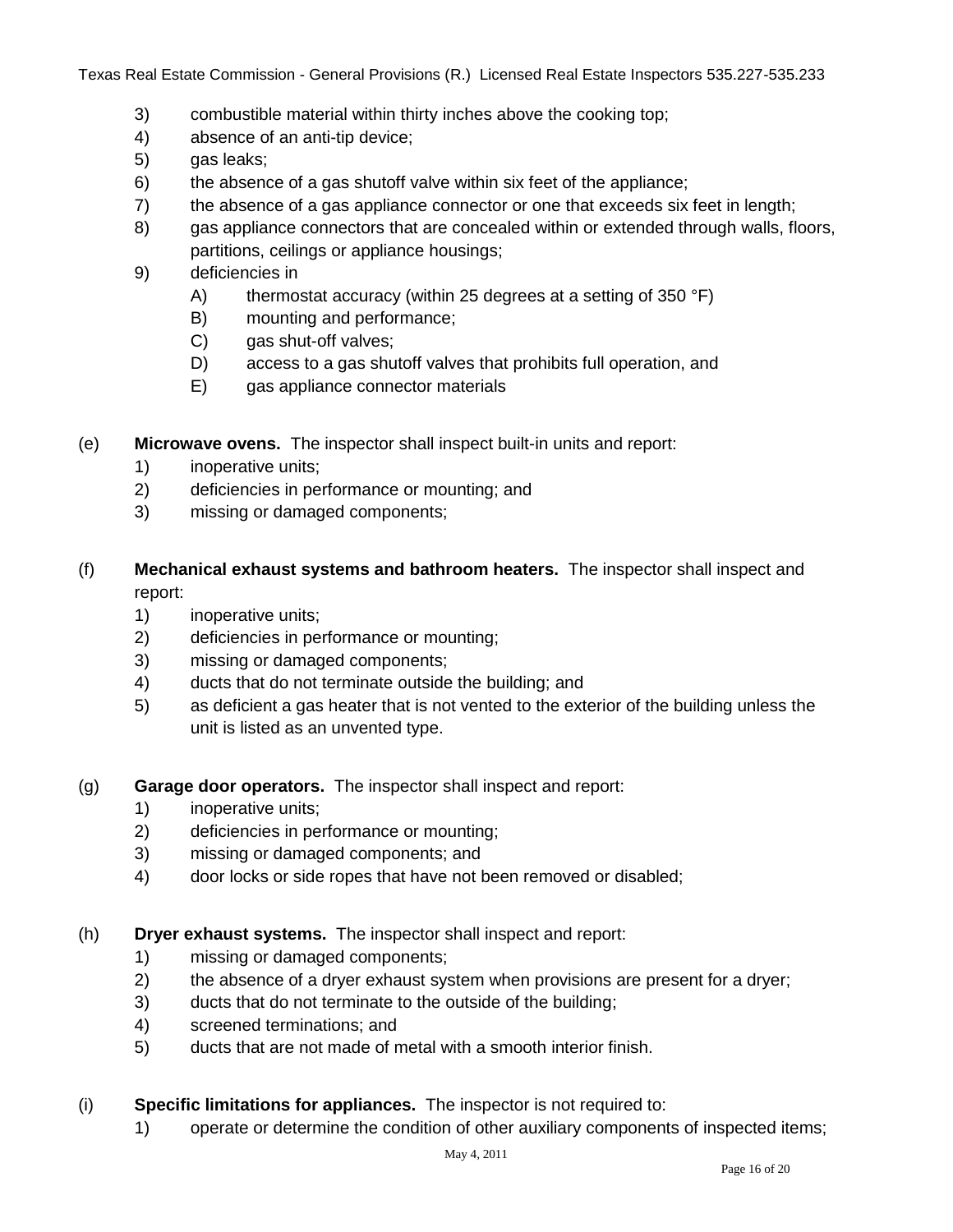- 2) test for microwave oven radiation leaks;
- 3) inspect self-cleaning functions;
- 4) test trash compactor ram pressure;
- 5) disassemble appliances;
- 6) determine the adequacy of venting systems, or
- 7) determine proper routing and lengths of duct systems

§535.233. Standards of Practice: Minimum Inspection Requirements for Optional Systems. If an inspector agrees to inspect a component described in this section, §535.227 of this title relating to Standards of Practice: General Provisions and the applicable provisions below apply.

#### (a) **Landscape irrigation (sprinkler) systems.** The inspector shall inspect and:

- 1) manually operate all zones or stations on the system through the controller;
- 2) report
	- A) the absence of a rain or moisture sensor,
	- B) inoperative zone valves;
	- C) surface water leaks;
	- D) the absence of a backflow prevention device ;
	- E) the absence of shut-off valves between the water meter and backflow device;
	- F) deficiencies in the performance and mounting of the controller ;
	- G) missing or damaged components and
	- H) deficiencies in the performance of the water emission devices; such as, sprayer heads rotary sprinkler heads, bubblers or drip lines.
- (b) **Specific limitations for landscape irrigation (sprinkler) systems.** The inspector is not required to inspect:
	- 1) for effective coverage of the irrigation system;
	- 2) the automatic function of the controller ;
	- 3) the effectiveness of the sensors; such as, rain, moisture, wind, flow or freeze sensors; or
	- 4) sizing and effectiveness of backflow prevention device .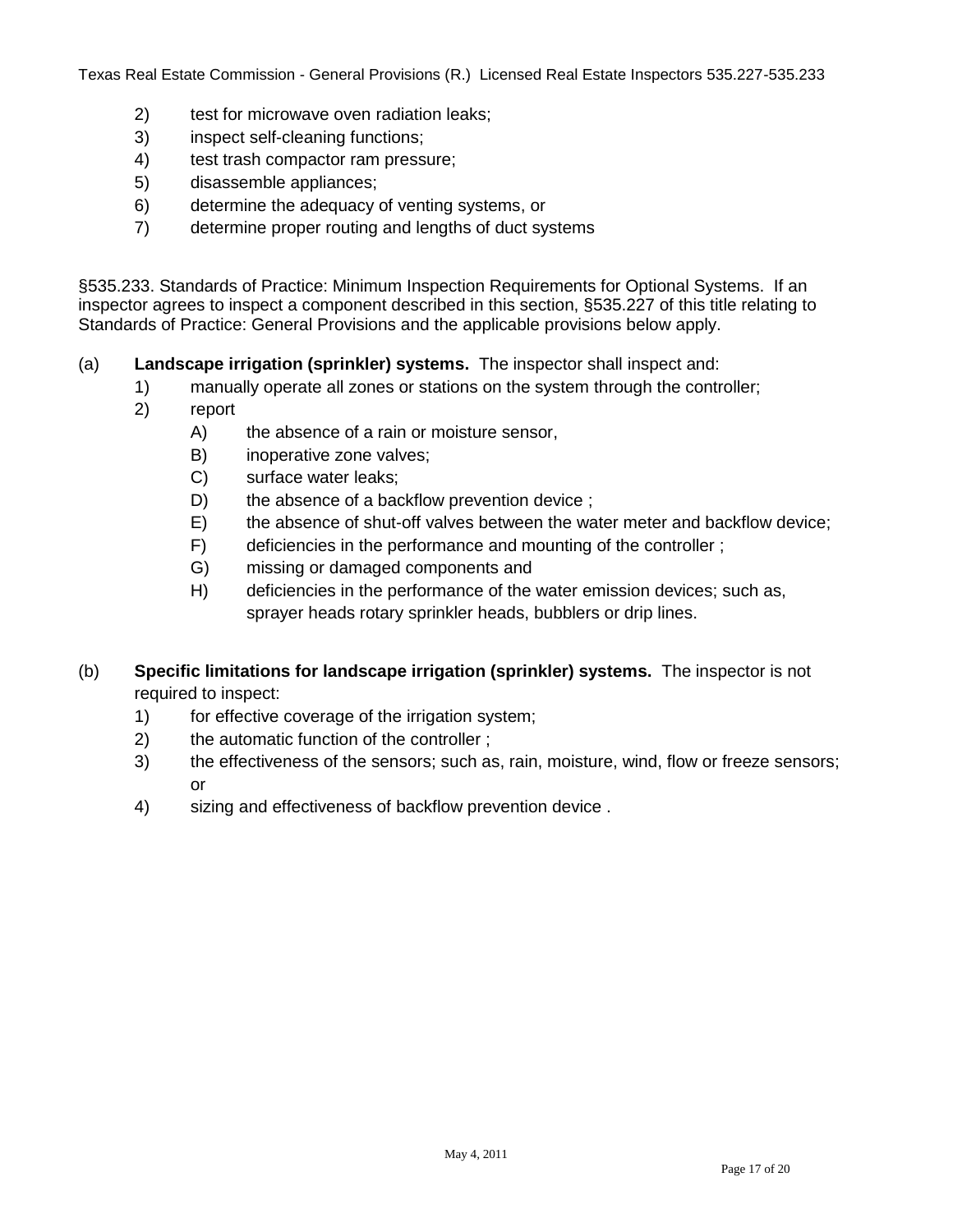## (c) **Swimming pools, spas, hot tubs, and equipment.** The inspector shall inspect and report:

- 1) the type of construction;
- 2) a pump motor, blower, or other electrical equipment that lacks bonding;
- 3) the absence of or deficiencies in safety barriers;
- 4) water leaks in above-ground pipes and equipment;
- 5) the absence or failure in performance of ground-fault circuit interrupter protection devices; and
- 6) deficiencies in:
	- A) surfaces;
	- B) tiles, coping, and decks;
	- C) slides, steps, diving boards, handrails, and other equipment;
	- D) drains, skimmers, and valves;
	- E) filters, gauges, pumps, motors, controls, and sweeps;
	- F) lighting fixtures and
	- G) the pool heater that these standards of practice require to be reported for the heating system.
- (d) **Specific limitations for swimming pools, spas, hot tubs, and equipment.** The inspector is not required to:
	- 1) dismantle or otherwise open any components or lines;
	- 2) operate valves;
	- 3) uncover or excavate any lines or concealed components of the system or determine the presence of sub-surface leaks;
	- 4) fill the pool, spa, or hot tub with water;
	- 5) inspect any system that has been winterized, shut down, or otherwise secured;
	- 6) determine the presence of sub-surface water tables;
	- 7) determine the effectiveness of entrapment covers; or
	- 8) inspect ancillary equipment such as computer controls, covers, chlorinators or other chemical dispensers, or water ionization devices or conditioners other than required by this section.
- (e) **Outbuildings.** The inspector shall inspect and report:
	- 1) the absence or failure in performance of ground-fault circuit interrupter protection devices in grade-level portions of unfinished accessory buildings used for storage or work areas, boathouses, and boat hoists; and
	- 2) deficiencies in the structural, electrical, plumbing, heating, ventilation, and cooling systems that these standards of practice require to be reported for the principal building.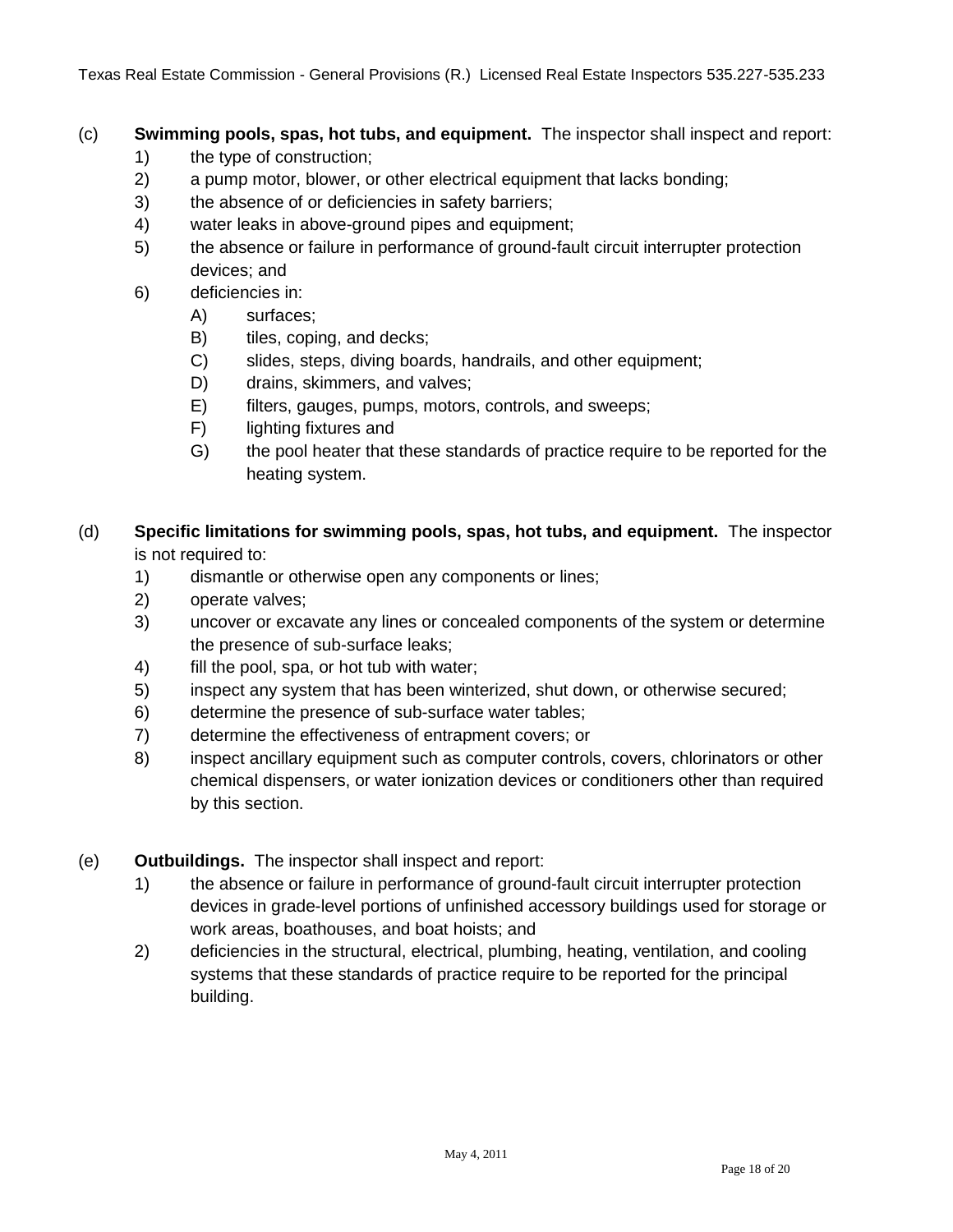- (f) **Private water wells.** The inspector shall inspect and:
	- 1) operate at least two fixtures simultaneously;
	- 2) recommend or arrange to have performed water quality or potability testing;
	- 3) report:
		- A) the type of pump and storage equipment;
		- B) the proximity of any known septic system;
		- C) deficiencies in:
			- (i) water pressure and flow and performance of pressure switches;
			- (ii) the condition of accessible equipment and components; and
			- (iii) the well head, including improper site drainage and clearances.
- (g) **Specific limitations for private water wells.** The inspector is not required to:
	- 1) open, uncover, or remove the pump, heads, screens, lines, or other components or parts of the system;
	- 2) determine the reliability of the water supply or source; or
	- 3) locate or verify underground water leaks.